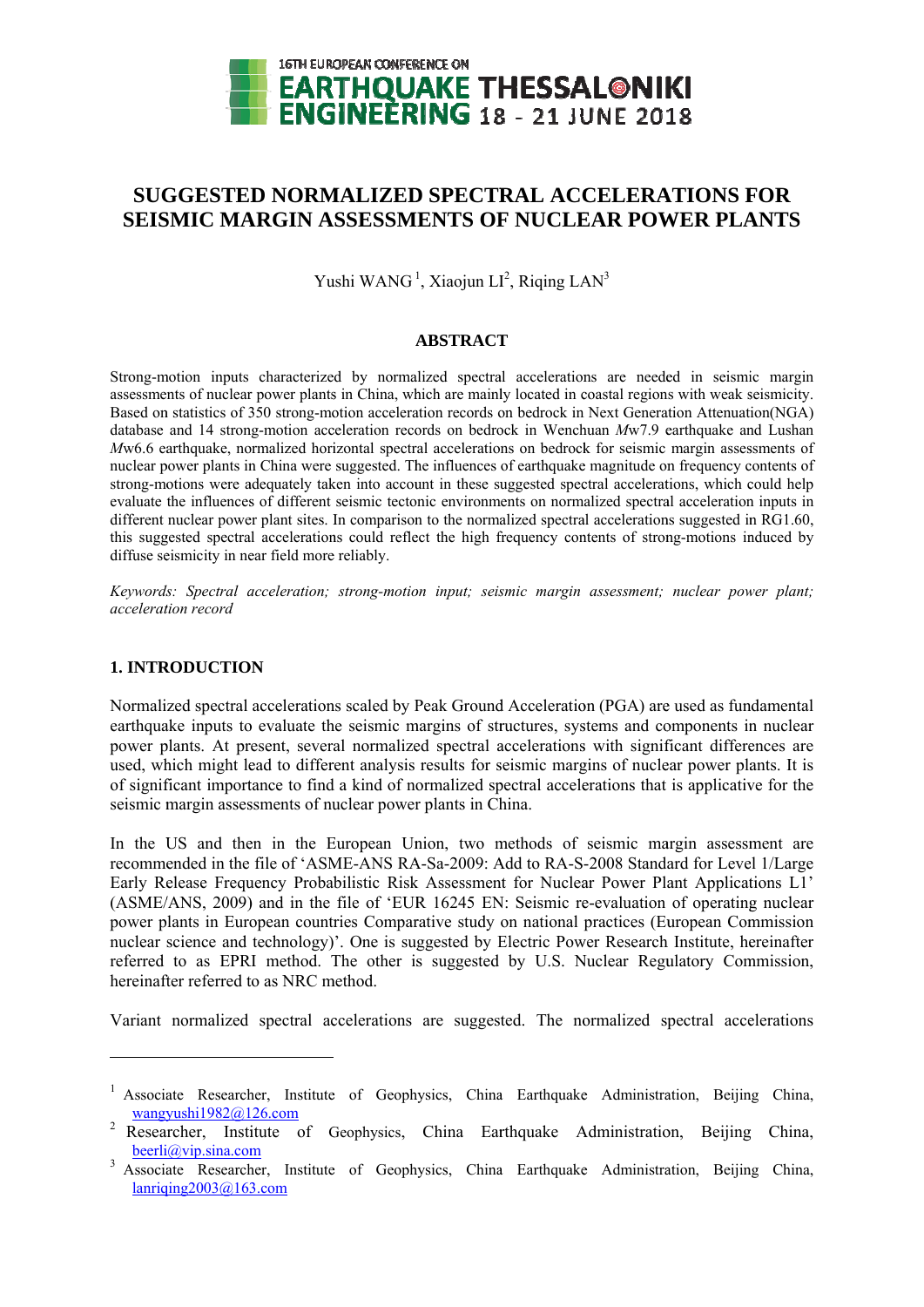published in the file of Regulatory Guide 1.60 (U.S. Nuclear Regulatory Commission, 1973), which is a statistics result by Newmark, et al., gives horizontal spectrum and vertical spectrum for 0.5%, 2%, 5%, 7%, 10% damping. The normalized spectral accelerations published in the file of NUREG/CR-0098 (Newmark and Hall, 1978) are suitable for areas with sufficient low seismic activities as Central and Eastern of the US, for it is a statistics result based on strong motion records mostly located at soil sites with an epicentral distance greater than 20km. The files of Regulatory Guide 1.65(U.S. Nuclear Regulatory Commission, 1997) and Regulatory Guide 1.208 (U.S. Nuclear Regulatory Commission, 2007) suggest the probabilistic seismic hazard analysis as one way to obtain normalized spectral accelerations.

In China, the normalized spectral accelerations suggested in Regulatory Guide 1.60 are currently used as seismic input in seismic margin assessments of nuclear power plants. Meanwhile, the seismotectonic environments in China are more complex than in California, and an updating Chinese seismic regulations for seismic margin assessments of nuclear power plants are required based on new strong-motion data and local seismotectonic environments.

# **2. DATA SOURSES**

350 acceleration records on bedrock observed at worldwide stations from Next Generation Attenuation database are used in the statistics, all of which the moment magnitude are no less than 6.0 and the PGA are no less than 75 cm/s<sup>2</sup>. Another 14 acceleration records on bedrock observed in Wenchuan *M*w7.9 earthquake and Lushan *M*w6.6 earthquake are also included. The magnitude-distance distribution of all the 364 acceleration records are illustrated as in Figure 1, in which the definition of Joyner-Boore distance is used.



Figure 1. Magnitude-distance distribution of data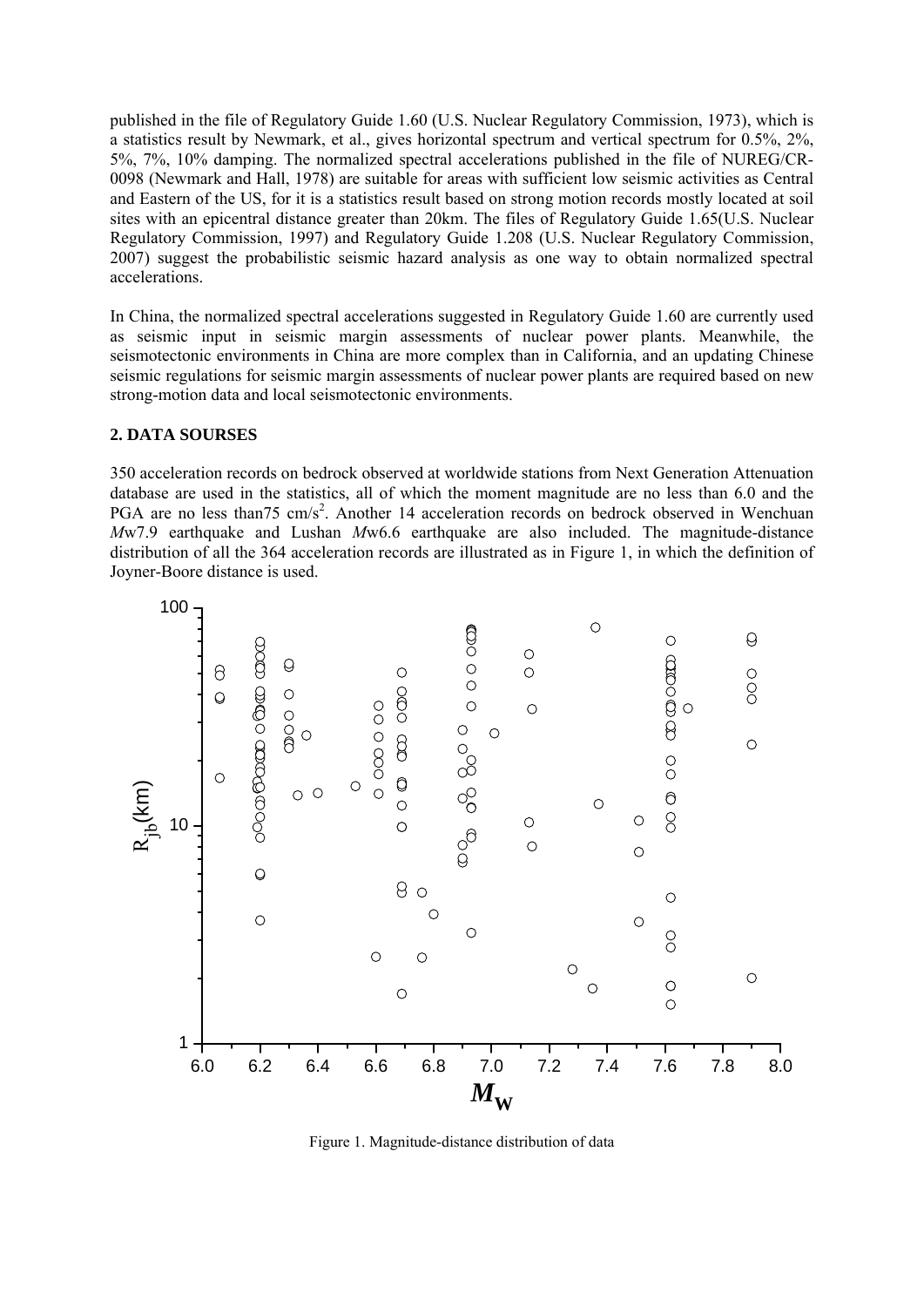#### **3. NORMALIZED SPECTRAL ACCELERATION STATISTICS**

The spectral accelerations with damping ratio 5% were calculated from each horizontal acceleration component, and then they were normalized by its PGA. The average normalized spectral accelerations for acceleration records obtained in earthquakes of magnitude 6.0-6.5, 6.5-7.0, 7.0-7.5, 7.5-8.0 are shown in Figure 2, which indicated that the shape of normalized spectral accelerations are significantly dependent on the earthquake magnitude, as larger magnitude gives higher spectra at long periods.

The average normalized spectral accelerations for acceleration records obtained at stations of  $R_{ib}$ distances 0-10 km, 10-20 km, 20-40 km, 40-80 km are shown in Figure 3, which indicated that the shape of normalized spectral accelerations are independent on the earthquake magnitude. The average normalized spectral accelerations for  $R_{ib}$  distances 40-80 km at long periods are higher than the average normalized spectral accelerations for  $R_{\text{ib}}$  distances 10-20 km and 20-40 km those, but the reason for this phenomena can be attributed to the predominant proportion of acceleration records obtained in earthquake of larger magnitude. Meanwhile, the average normalized spectral accelerations for  $R_{ib}$  distances 0-10 km at long periods are so high that it is comparable with the average normalized spectral accelerations for  $R_{\text{ib}}$  distances 40-80 km.



Figure 2. Comparison of average normalized spectral accelerations in different magnitude intervals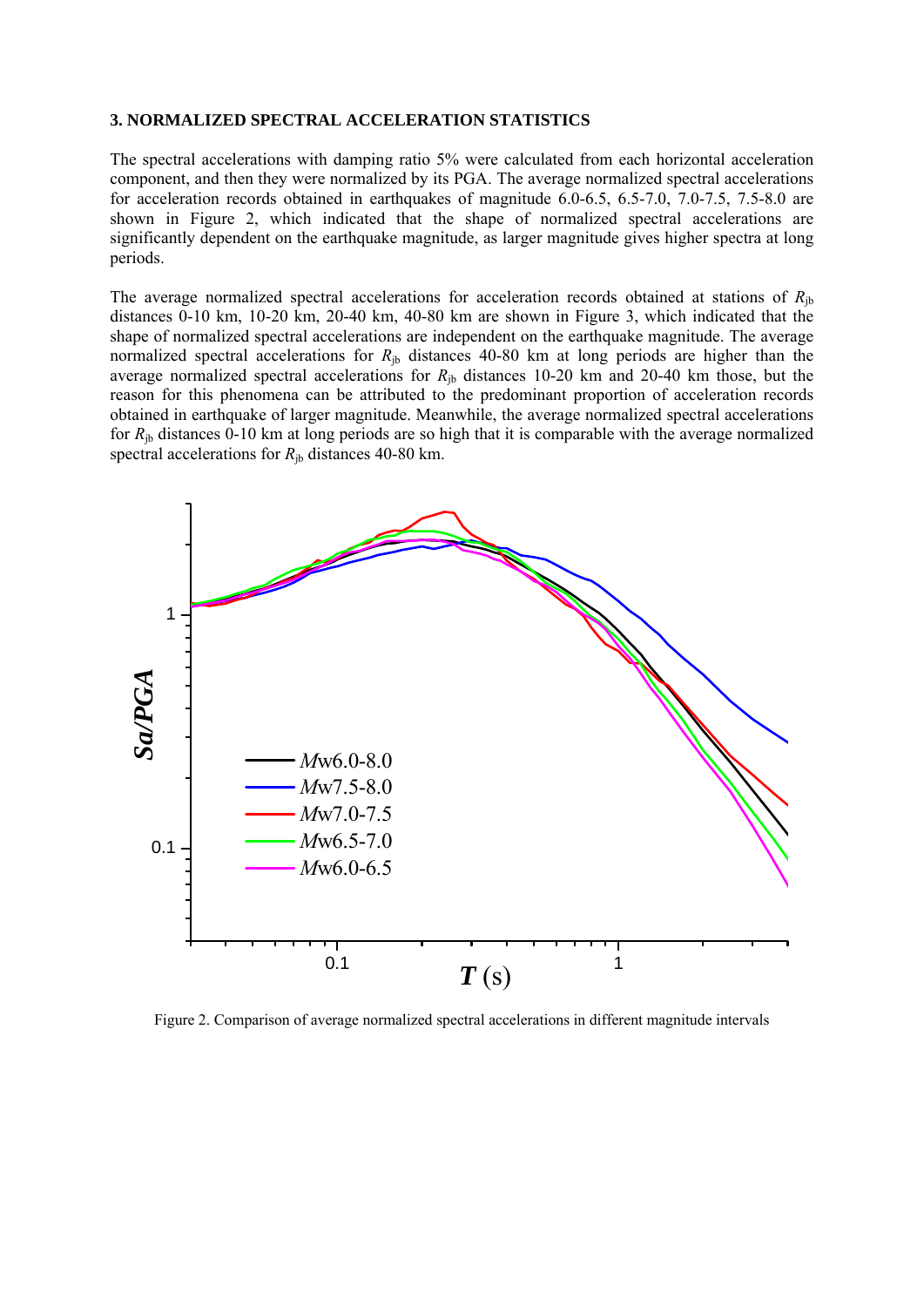

Figure 3. Comparison of average normalized spectral accelerations in different distance intervals

The statistical normalized spectral accelerations on bedrock are given in EQ. 1,

$$
lg(Sa(T)) = a(T) + b(T) * MW \pm \delta \quad 6.0 \le MW \le 8.0
$$
 (1)

where *a*, *b* are regression coefficients given in Table 3,  $\delta$  is the standard deviation.

| T(s)  | $\boldsymbol{a}$ | b         | $\delta$ | T(s)  | a        | b      | $\delta$ |
|-------|------------------|-----------|----------|-------|----------|--------|----------|
| 0.000 | 0.000            | 0.0000    | 0.126    | 0.280 | 0.096    | 0.0305 | 0.152    |
| 0.030 | 0.052            | $-0.0016$ | 0.158    | 0.300 | 0.021    | 0.0401 | 0.142    |
| 0.035 | 0.108            | $-0.008$  | 0.165    | 0.320 | $-0.019$ | 0.0447 | 0.140    |
| 0.040 | 0.138            | $-0.0102$ | 0.178    | 0.340 | $-0.048$ | 0.0476 | 0.139    |
| 0.044 | 0.197            | $-0.0166$ | 0.186    | 0.360 | $-0.091$ | 0.0524 | 0.146    |
| 0.047 | 0.235            | $-0.0208$ | 0.191    | 0.380 | $-0.139$ | 0.0576 | 0.149    |
| 0.050 | 0.247            | $-0.0211$ | 0.195    | 0.400 | $-0.186$ | 0.0628 | 0.150    |
| 0.055 | 0.279            | $-0.0237$ | 0.199    | 0.450 | $-0.311$ | 0.0763 | 0.156    |
| 0.060 | 0.321            | $-0.0274$ | 0.208    | 0.500 | $-0.442$ | 0.0911 | 0.172    |

Table 1. Coefficients of spectral accelerations on bedrock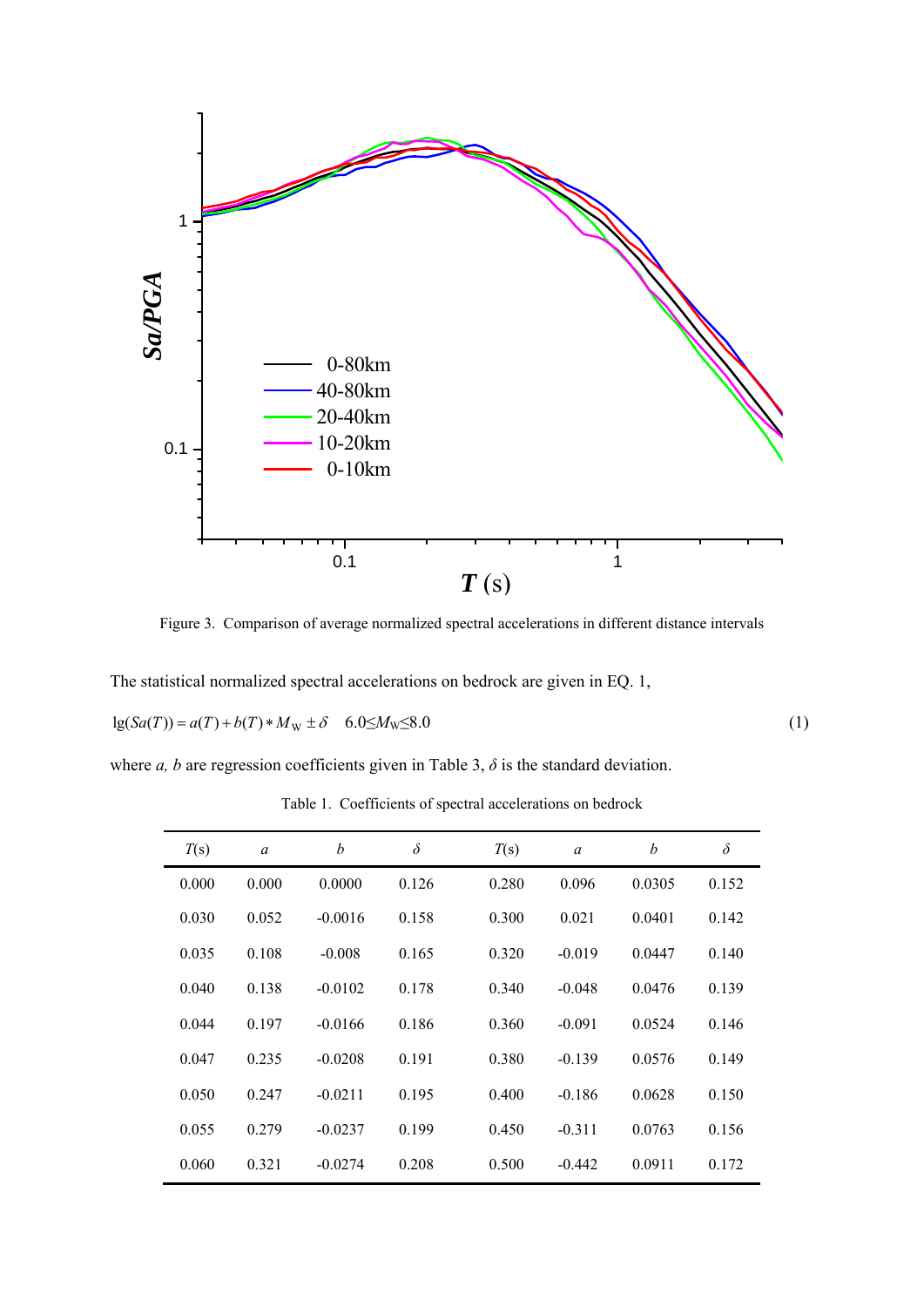| T(s)  | $\boldsymbol{a}$ | b         | $\delta$ | T(s)  | a        | b      | $\delta$ |
|-------|------------------|-----------|----------|-------|----------|--------|----------|
| 0.065 | 0.333            | $-0.0265$ | 0.215    | 0.550 | $-0.551$ | 0.103  | 0.182    |
| 0.070 | 0.347            | $-0.0264$ | 0.220    | 0.600 | $-0.628$ | 0.1103 | 0.190    |
| 0.075 | 0.353            | $-0.025$  | 0.220    | 0.650 | $-0.721$ | 0.1199 | 0.200    |
| 0.080 | 0.351            | $-0.0228$ | 0.224    | 0.700 | $-0.847$ | 0.1345 | 0.209    |
| 0.085 | 0.368            | $-0.0238$ | 0.225    | 0.750 | $-0.942$ | 0.1445 | 0.217    |
| 0.090 | 0.408            | $-0.0282$ | 0.221    | 0.800 | $-1.002$ | 0.1499 | 0.224    |
| 0.095 | 0.451            | $-0.0327$ | 0.221    | 0.850 | $-1.022$ | 0.1497 | 0.227    |
| 0.100 | 0.518            | $-0.0406$ | 0.222    | 0.900 | $-1.092$ | 0.1563 | 0.229    |
| 0.110 | 0.534            | $-0.0399$ | 0.226    | 1.000 | $-1.31$  | 0.1803 | 0.228    |
| 0.120 | 0.504            | $-0.0334$ | 0.225    | 1.100 | $-1.399$ | 0.1856 | 0.236    |
| 0.130 | 0.564            | $-0.0399$ | 0.226    | 1.200 | $-1.598$ | 0.2075 | 0.235    |
| 0.140 | 0.577            | $-0.0403$ | 0.227    | 1.300 | $-1.805$ | 0.2296 | 0.235    |
| 0.150 | 0.549            | $-0.0350$ | 0.222    | 1.400 | $-1.921$ | 0.2399 | 0.237    |
| 0.160 | 0.528            | $-0.0319$ | 0.214    | 1.500 | $-2.09$  | 0.2562 | 0.234    |
| 0.170 | 0.494            | $-0.0258$ | 0.206    | 1.700 | $-2.422$ | 0.2935 | 0.235    |
| 0.180 | 0.453            | $-0.0193$ | 0.199    | 2.000 | $-2.845$ | 0.3376 | 0.252    |
| 0.200 | 0.433            | $-0.0158$ | 0.187    | 2.500 | $-3.312$ | 0.3866 | 0.263    |
| 0.220 | 0.398            | $-0.0105$ | 0.170    | 3.000 | $-3.782$ | 0.436  | 0.273    |
| 0.240 | 0.318            | 0.0006    | 0.167    | 3.500 | $-4.139$ | 0.4738 | 0.286    |
| 0.260 | 0.186            | 0.0183    | 0.162    | 4.000 | $-4.435$ | 0.5047 | 0.301    |

#### **4. APPLICATION**

The spectral accelerations for seismic margin analysis at a nuclear power plant on bedrock site in southeast coast of China are shown as blue polygonal line in Figure 4. The strong motion prediction equations for PGA used are from Yu and Wang, 2006. Figure 4 indicated that the ground motion at this site is mainly controlled by near-field earthquake, and the known active faults in far field only influenced the spectral acceleration at long periods, i.e., *T*>1 second. comparing to spectral accelerations suggested in RG1.60 shown as black polygonal line in Figure 4, spectral accelerations calculated by EQ. 1 give a more reasonable and more realisable ground motions at long periods, which is more significant in areas of low seismic activities as in Southeast China.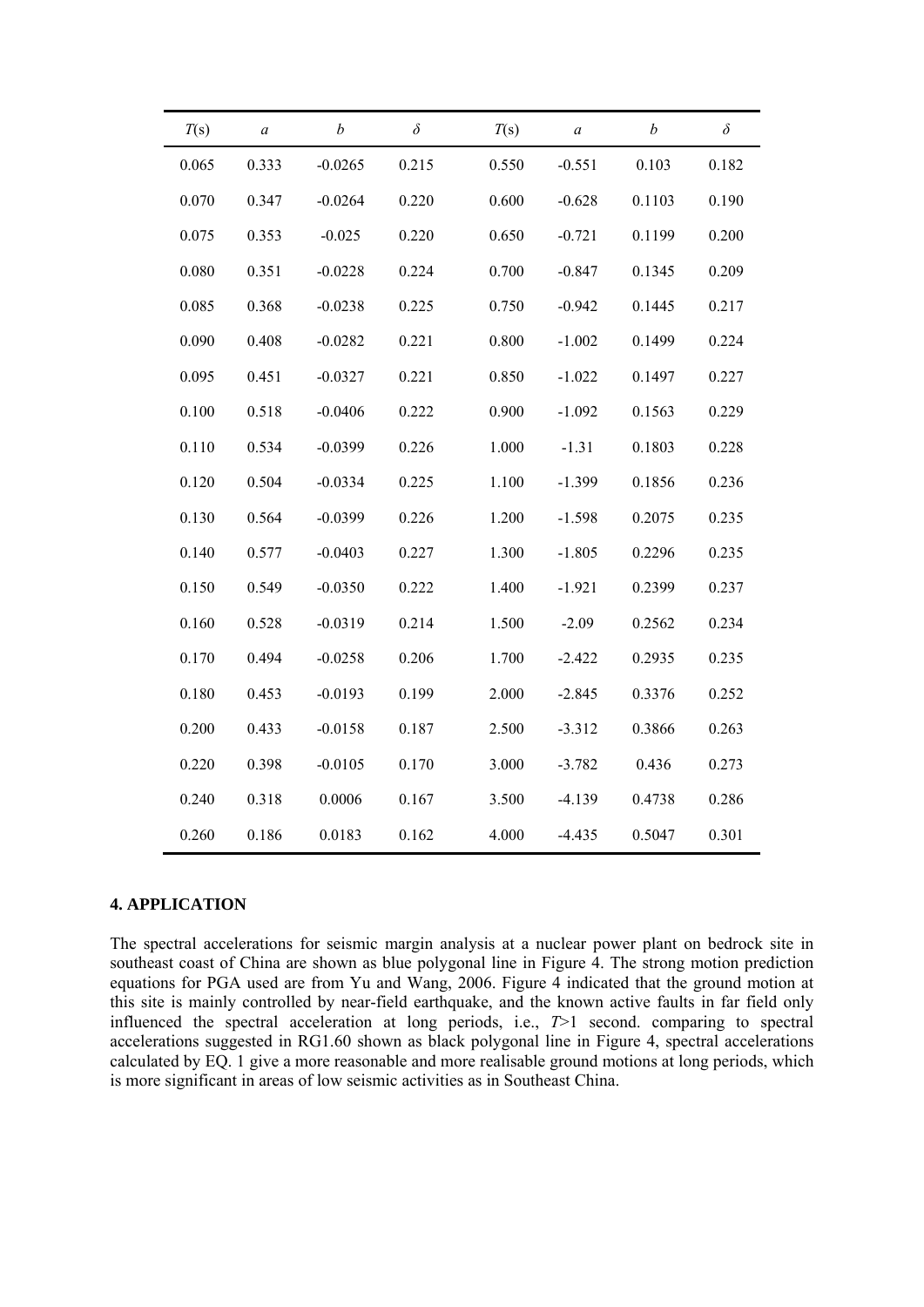

Figure 4 Spectral accelerations for seismic margin analysis at a nuclear power plant on bedrock site

# **5. CONCLUSION**

A method of determining normalized spectral accelerations on bedrock sites for seismic margin assessments of nuclear power plants was suggested. The influences of seismotectonic environments on normalized spectral accelerations were considered in this method, which made it more applicable than spectral accelerations suggested in RG1.60 in areas of low seismic activities as in Southeast China.

# **6. AKCNOWLEDGEMENT**

This research work was supported by National Natural Science Foundation of China (51578514, 51639006) and Special Research Fund for Seismic Industry of China (201408020). We extend heartfelt thanks to NGA database and China Strong Motion Network Center for data download service.

# **7. REFERENCES**

ASME/ANS (2009). Standard for Level 1/Large Early Release Frequency Probabilistic Risk Assessment for Nuclear Power Plant Applications. *ASME/ANS RA-SA-2009*. Washington, DC.

U.S. Nuclear Regulatory Commission. (1973). Design Response Spectra for Seismic Design of Nuclear Power Plants. *Regulatory Guide 1.60*. Washington, DC.

Newmark, N.M., and Hall, W.J. (1978). Development of Criteria for Seismic Review of Selected Nuclear Power Plants. *NUREG/CR-0098*. Washington, DC.